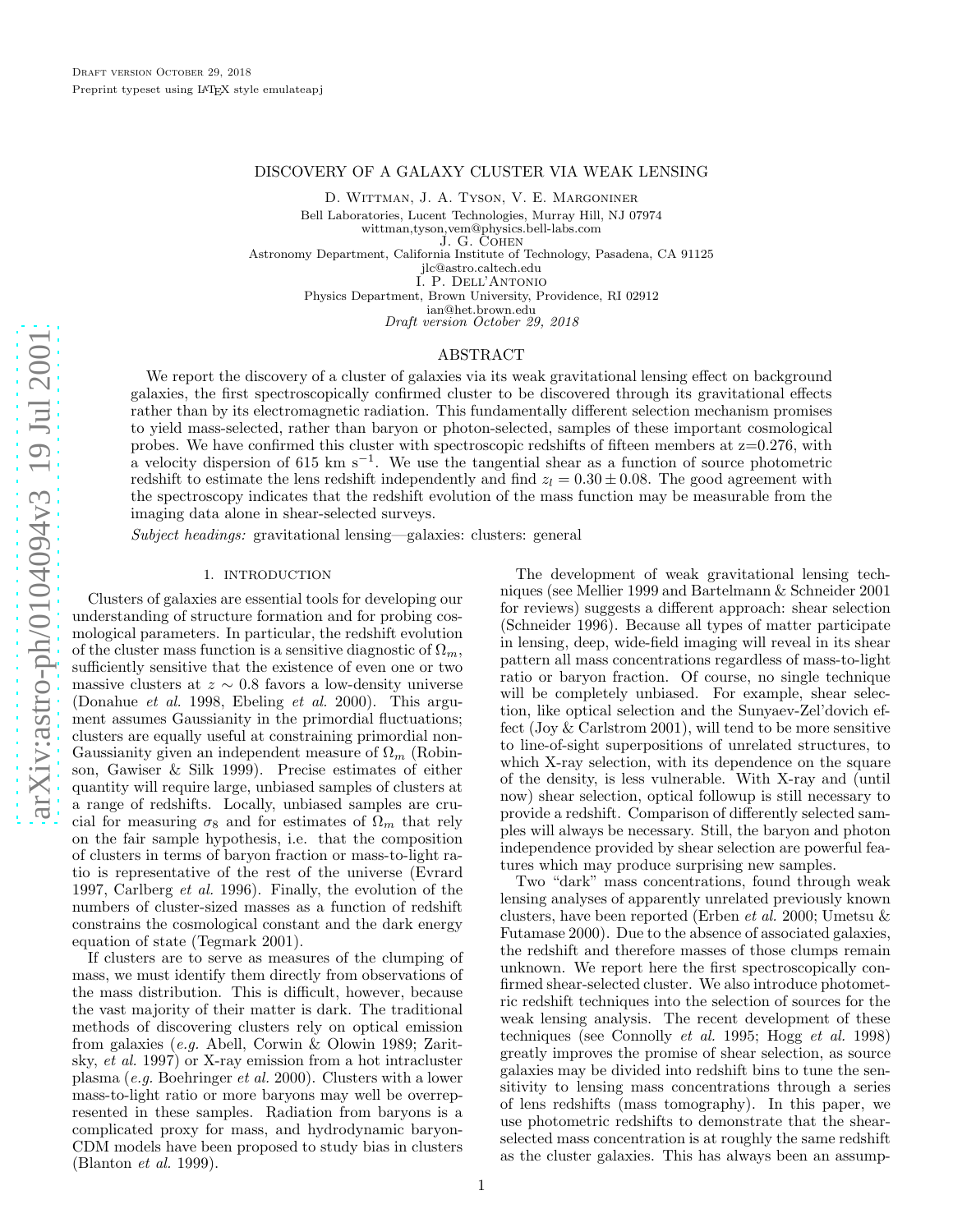tion in lensing analyses of clusters, but this measurement implies that mass tomography is feasible.

#### 2. IMAGING OBSERVATIONS AND LENSING DETECTION

We took  $B_j VRI$  images of a "blank" field (containing no known cluster) centered at 23:47:46 +00:57:42 (J2000) using the Big Throughput Camera (BTC, Wittman *et al.* 1998) in photometric conditions at the Blanco 4-m telescope of Cerro Tololo Inter-American Observatory in 1997 and 1998. Details of the data reduction, galaxy catalogs and seeing correction may be found in Wittman *et al.* (2000, W00); here we give only the basic parameters. The final images are roughly  $40'$  square with  $0.43''$  sampling and 1.3′′ FWHM after point-spread function corrections, with object counts peaking at  $Bj = 26.4, V = 26.1$ ,  $R = 25.6$ , and  $I = 24.4$  (isophotal magnitudes). In the final catalog, each object's shape is a weighted mean of the shapes measured in the different filters, as described in W00.

In addition to the W00 magnitude cut of  $23 < R < 26$ , we imposed a color cut of  $B_j - R < 1.5$  to emphasize blue field galaxies at higher redshift, a tactic often used in weak lensing analyses of known clusters (Tyson, Wenk & Valdes 1990). Using the method of Fischer & Tyson (1997), we constructed a mass map from the remaining 31,000 galaxies (Figure 1). A mass concentration stands out near the southwest corner; its peak is significant at the  $4.5\sigma$  level, based on mass maps of bootstrap resampled catalogs. The mass concentration disappeared, as it should, under two null tests: rotating each galaxy in the catalog by 45◦ , and assigning the shape of a random different galaxy to each galaxy position. To check for any bias casued by proximity to the field edge, we simulated a field of the same size and plate scale filled with random galaxies, distorted the image as if lensed by a cluster of moderate (800 km s<sup>−</sup><sup>1</sup> ) velocity dispersion, convolved and added noise to match the seeing and noise of the observations, cataloged, selected sources, and made mass maps as for the observations. Repeating this for a series of ten center-to-corner cluster positions, we found that the bias was small  $(< 10\%$  in peak density) and in the sense of reducing, not enhancing, our sensitivity to mass concentrations near the corner.

We then made a color composite image from the  $B_i$ and  $R$  images (Figure 1.5, separate jpeg). A concentration of reddish elliptical galaxies appears near the position of the density peak (23:46:23.85 +00:45:00.8 for the brightest cluster galaxy versus  $23:46:24.0 +00:43:58.8$  for the density peak, a displacement of just over 1′ ). Nothing appears at that position in the ROSAT database, and the NASA/IPAC Extragalactic Database contains only one object in the area, a large spiral which appears to be a foreground field galaxy. We concluded that this candidate cluster was worthy of spectroscopic followup.

### 3. SPECTROSCOPIC FOLLOWUP

We designed a single slitmask containing 26 objects believed to be cluster members, selected by avoiding blue objects and choosing suitably bright yellow/red galaxies in the color composite image in the area around the putative cluster. This slitmask was used with the Low Resolution Imaging Spectrograph (Oke *et al.* 1995) on the Keck Telescope on the night of Nov. 23, 2000. A single 1200 sec exposure with the 300 l/mm grating was obtained; the spectral resolution was  $10 \text{ Å}$  with a 1 arc-sec wide slit, and the region from  $4000$  to  $8000$  Å was covered for each object. Two of the objects proved to be Galactic M dwarfs, while 17 are members or near outliers of a cluster at z=0.276. One is a foreground galaxy, and six are background galaxies. We assume an instrumental contribution to the velocity dispersion of 100 km/sec in the rest frame. While there are two outliers among the 17 possible cluster members, both sigma-clipping and the biweight estimator of Beers, Flynn & Gebhardt (1990) yield a velocity dispersion estimate (in the rest frame) of  $\sigma_v = 615 \pm 150$  km s .

### 4. LENS REDSHIFT AND MASS ESTIMATES USING PHOTOMETRIC REDSHIFTS

With the cluster redshift in hand, we need only the redshift distribution of the lensed sources to derive the cluster mass from the shear. In the past it has been difficult enough to estimate the mean of this distribution, but photometric redshifts can provide a detailed distribution, in principle even an appropriate weight for each source galaxy. In this paper, we use tangential shear as a function of source photometric redshift to estimate the lens redshift  $z_l$  in a way independent of the spectroscopy. We demonstrate that the mass causing the shear signal is at roughly the same redshift as the cluster.

For each galaxy observed in all four filters, we used the HyperZ package (Bolzonella, Miralles  $\&$  Pelló 2000) to compute a redshift probability density function (PDF). We multiplied this by another PDF computed from the galaxy's apparent magnitude, assuming that a Schechter (1976) luminosity function with  $M_{B_j}^* = -19.73$  and  $\alpha =$ −1.28 (Folkes *et al.* 1999) holds at each redshift (we assume  $\dot{H}_0 = 70 \text{ km s}^{-1} \text{ Mpc}^{-1}, \Omega_m = 0.3, \text{ and } \Omega_{\Lambda} = 0.7$ throughout). The latter PDF is quite broad, but serves a valuable purpose by suppressing high-redshift peaks which often appear in the former PDF. The first and second moments of the final PDF product provide the estimated redshift and its statistical error. Henceforth, we use a catalog of 26,000 galaxies which is defined not by the magnitude and color cuts that went into Figure 1, but by the requirement of detection in each of four filters leading to a photometric redshift. Of these 26,000 galaxies, 13,000 were also in the initial catalog. The median  $z_{\text{phot}}$  in this catalog is 0.58.

We verified the accuracy of the photometric redshifts by comparison with spectroscopic redshifts of 31 galaxies in the range  $0.23 < z<sub>spec</sub> < 0.83$ . This sample was composed of 19 galaxies with redshifts described in Section 3 (the ones detected in all four filters), plus another 12 galaxies  $(0.24 < z < 0.83)$  in a different region of the 40' field, kindly provided by R. Guhathakurta. We find little bias, with  $(z<sub>spec</sub>-z<sub>phot</sub>)/(1+z<sub>spec</sub>) = -0.027$  on average, and an rms of only 0.059 in the same quantity. A detailed analysis of this photometric redshift method and its application to larger datasets is in preparation (Margoniner *et al.* 2001).

Before examining the dependence of the shear on source redshift, we must first account for the equally large dependence on projected position relative to the lens. We are not interested in a detailed reconstruction of the lens; rather, for a given  $z_{phot}$  we would like to collapse in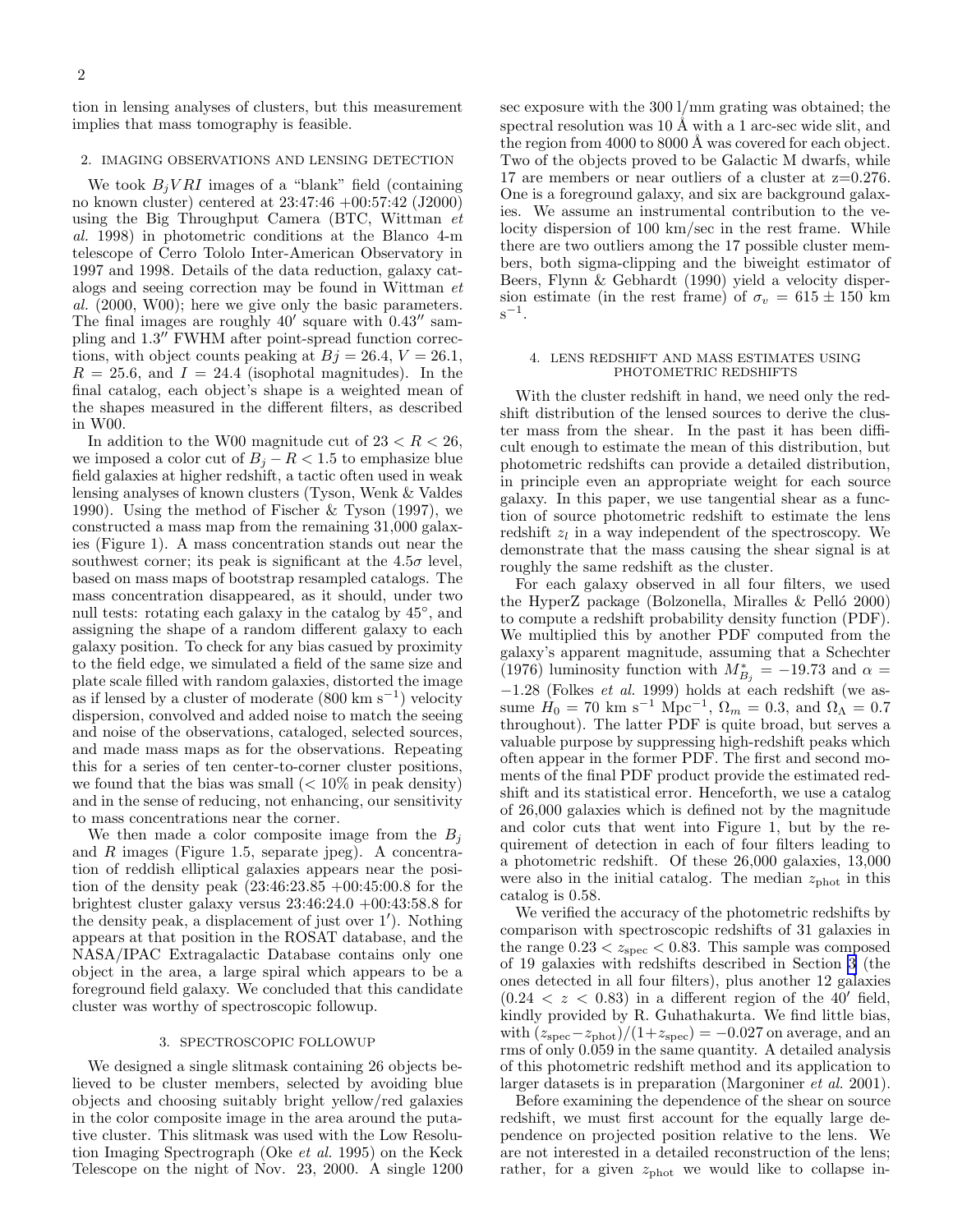formation from all sources at a wide range of projected radii into a single number characterizing the lensing signal at that source redshift. Hence at a given  $z_{\text{phot}}$  we fit a very simple model, a singular isothermal sphere (SIS), to the radial dependence of the tangential shear (centered on the peak in the mass map), and use the fitted amplitude and its uncertainty. The assumption of a particular profile should not introduce any bias as a function of  $z_{phot}$ . To test this, we also considered NFW (Navarro, Frenk & White 1997) profiles. Although our data cannot constrain the scale radius  $r_s$ , for fixed  $r_s$  (225) kpc, Bartelmann, King & Schneider 2001), the results do not change significantly from the SIS case. We therefore choose the SIS for simplicity. For an SIS, the tangential shear  $\gamma_t(r) = \Sigma(r)/\Sigma_{\rm crit}$ , where  $\Sigma(r) \sim r^{-1}$  is the projected mass density,  $\Sigma_{\rm crit} = (c^2/4\pi G)(D_s/D_{ls}D_l)$  is the critical density, and  $D_s$ ,  $D_{ls}$ , and  $D_l$  are the angular diameter distances from observer to source, lens to source, and observer to lens, respectively. Since only  $D_s$  and  $D_{ls}$ are changing with source redshift, the amplitude of an  $r^{-1}$ fit to the tangential shear should grow with the distance ratio  $D_s/D_{ls}$ .

Figure 2 shows the fitted tangential shear (at a fiducial radius of 1 Mpc) as a function of  $z_{phot}$ . It is consistent with zero for  $z_{phot} \leq 0.3$  and increases monotonically for  $0.3 < z<sub>phot</sub> < 1.3$  (the upper limit is to avoid extrapolating too far beyond the range of spectroscopic verification of  $z_{phot}$ ). The dotted line illustrates the shear expected from a lens at  $z_l = 0.276$ , with  $\Sigma$  fit to the points. This is a good fit  $(\chi^2_{\nu} \sim 1)$ . We explore the range of  $z_l$  allowed by the shear data by stepping  $z_l$  through the range  $0.025 \leq z_l \leq 1.3$  in steps of 0.025, and refitting at each step. The probabilities corresponding to  $\chi^2$  at each step are plotted in Figure 3. The median and mode of this distribution are at  $z_l = 0.31$  and 0.30 respectively, with a 68% confidence interval  $0.225 < z_l < 0.375$  (these numbers change by less than 0.01 when an NFW profile is used). The fit for  $z_l = 0.3$  is also shown in Figure 2 (dashed line). Thus the lens roughly coincides with the cluster of galaxies in redshift as well as in right ascension and declination. This method can be used to estimate the redshift of any newly discovered lensing mass from the lensing data alone. Such a procedure may well become a standard part of shear-selected cluster surveys.

Finally, we estimate the mass and mass-to-light  $(M/L)$ ratio using the best-fit projected mass. Still assuming an isothermal sphere, the projected mass inside of 250 kpc (where it is convenient to measure the light) is  $2.8 \pm 0.6 \times 10^{14} M_{\odot}$ , assuming  $z_l = 0.276$ . For the range of  $z_l$  allowed by the  $\gamma_t(z_{phot})$  curve,  $M_{\text{proj}}(z) \approx 250 \text{ kpc}$ ranges from  $1.8 - 3.7 \times 10^{14} M_{\odot}$ . The velocity dispersion implies  $M_{\text{proj}}(< 250 \text{ kpc}) = 0.7 \pm 0.3 \times 10^{14} M_{\odot}$  under the SIS assumption. The discrepancy may be due to the SIS assumption: Unlike the redshift estimate, the mass estimate is sensitive to the profile assumed. Converting from observed  $I$  band to rest-frame  $R$  using the approach of Fischer & Tyson (1997), we find  $M/L_R = (560 \pm 200)h$  in this region. Compared to other clusters (Mellier 1999), this is high but not exceptional.

# 5. DISCUSSION

Baryon-unbiased samples of mass concentrations over a wide range of redshift will be of critical importance in constraining cosmological parameters. To realize the potential of this technique, weak lensing observations must have the sensitivity to discover clusters over a broad part of the cluster mass function. For example, constraints on  $\Omega_m$  from the mass function at high redshift currently involve only a few very massive clusters, and such extreme clusters lie far out on the tail of the mass distribution, which may not be Gaussian. Weak lensing surveys can probe clusters an order of magnitude less massive. Unlike X-ray and optical selection, a shear signal does not diminish as the square of the luminosity distance, so that low-mass clusters should be detectable even at high redshift as long as the photometric redshifts are accurate in eliminating foreground sources.

We have demonstrated the serendipitous discovery, with high signal-to-noise, of a rather modest cluster via a weak lensing analysis of a single 40′ field. The cluster was spectroscopically confirmed at  $z = 0.276$ , with a velocity dispersion of 615 km sec<sup>−</sup><sup>1</sup> . The tangential shear follows source (photometric) redshift in a manner which requires the lens to lie at or near the cluster redshift. Thus, all the ingredients are in place for a truly shear-selected sample of clusters, in which any putative mass clump can be confirmed, and its redshift estimated, from the multi-color imaging data alone. This technique is also capable of answering the question of the existence of any truly dark clumps. The redshift (and therefore mass, and mass-tolight ratio lower limit) of any such clumps can only be derived from the shear versus source redshift curve.

This further suggests that the promise of threedimensional mass tomography (Tyson 1995, 2000) over cosmologically significant volumes can be realized in widefield deep imaging surveys. Note that such a cluster is not unexpected in the volume probed by this data (Rahman & Shandarin 2001). Ongoing cosmic shear surveys covering tens of square degrees (*e.g.* the Deep Lens Survey<sup>1</sup> , DESCART<sup>2</sup> ) should discover significant samples of shear-selected clusters (Kruse & Schneider 1999) and begin to constrain  $\Omega_m$  and dark energy through the redshift evolution of the cluster mass function.

We thank P. Guhathakurta for providing spectroscopic redshifts outside the cluster, and the CTIO staff for their help with the BTC project and for their upgrading and maintenance of the delivered image quality of the Blanco telescope. Cerro Tololo Inter-American Observatory is a division of National Optical Astronomy Observatory (NOAO), which is operated by the Association of Universities for Research in Astronomy, Inc., under cooperative agreement with the National Science Foundation. BTC construction was partially funded by the NSF.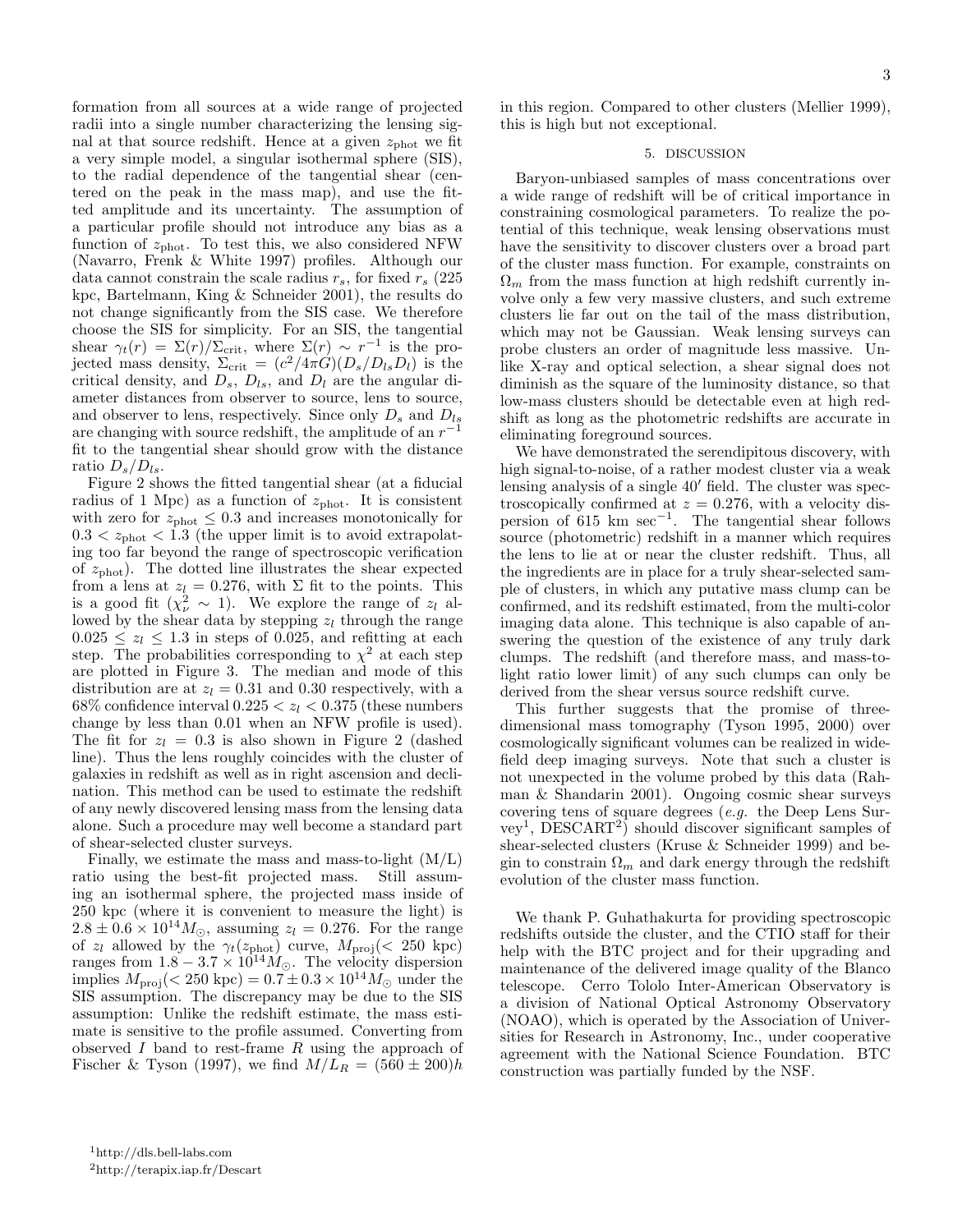- Abell G.O., Corwin H.G. & Olowin R.P. 1989, ApJS, 70, 1.
- Bartelmann, M., King, L. & Schneider, P. 2001, å, submitted, [astro-](http://arxiv.org/abs/astro-ph/0103465)
- ph/[0103465](http://arxiv.org/abs/astro-ph/0103465) Bartelmann, M. & Schneider, P. 2001, Phys. Rep., in press, [astro](http://arxiv.org/abs/astro-ph/9912508)ph/[9912508](http://arxiv.org/abs/astro-ph/9912508)
- 
- Beers, T. C.,, Flynn, K. & Gebhardt, K. 1990, AJ, 100, 32 Blanton, M., Cen, R., Ostriker, J. P., & Strauss, M. A., 1999, ApJ, 522, 590.
- 
- Boehringer, H. *et al.* 2000, A & A, submitted, [astro-ph/0012266](http://arxiv.org/abs/astro-ph/0012266).<br>Bolzonella, M., Miralles, J.-M., & Pelló, R. 2000, A&A, 363, 476
- Carlberg, R. G., Yee, H. K. C., Ellingson, E., Abraham, R., Gravel, P., Morris, S., & Pritchet, C. J., 1996, ApJ, 462, 32. Connolly, A., et al. 1995, AJ, 110, 2655.
- 
- Donahue, M., Voit, G. M., Gioia, I., Lupino, G., Hughes, J. P. &
- Stocke, J. T. 1998, ApJ, 502, 550<br>Ebeling, H., Jones, L.R., Fairley, B.W, Perlman, E., Scharf, C. &<br>Horner, D. 2000, ApJL, accepted, [astro-ph/0012175](http://arxiv.org/abs/astro-ph/0012175)
- Erben, T., van Waerbeke, L., Mellier, Y., Schneider, P., Cuillandre, J.-C., Castander, F.J. & Dantel-Fort, M. 2000, A&A 355,23
- Evrard, A. E. 1997, MNRAS, 292, 289. Fischer, P. & Tyson, J. A. 1997, AJ, 114, 14
- 
- Folkes, S. et al. 1999, MNRAS, 308, 459 Hogg, D., et al. 1998, AJ, 115, 1418
- 
- Joy, M. & Carlstrom, J. 2001, Science, 291, 1715
- Kruse, G. & Schneider, P. 1999, MNRAS, 302, 821
- Margoniner, V. E. et al. 2001, in preparation
- 
- 
- Mellier, Y. 1999, ARAA 37, 127 Navarro, J. F., Frenk, C. S., & White, S. D. M. 1997, ApJ, 490, 493 Oke, J. B., Cohen, J. G., Carr, M., Cromer, J., Dingizian, A., Harris, F. H., Labrecque, S., Lucinio, R., Schaal, W., Epps, H., & Miller, J. 1995, PASP, 107, 307
- Rahman, N. & Shandarin, S. 2001, ApJ550, L121
- Robinson, J., Gawiser, E. & Silk, J. 2000, ApJ, 532, 1 Schechter, P. 1976, ApJ, 203, 297
- 
- Schneider, P. 1996, MNRAS, 283, 837
- Tegmark, M. 2001. Phys. Rev. D (in press); [astro-ph/0101354](http://arxiv.org/abs/astro-ph/0101354)
- Tyson, J. A., Wenk, R. A. & Valdes, F. 1990, ApJ, 341, L1 Tyson, J. A. 1995, in Dark Matter, AIP Cong. Proc. 336, eds. S.
- Holt & C. Bennett (AIP Press 1995), p287 Tyson, J. A. 2000, Phys. Scripta, T85, 259
- 
- Umetsu, K. & Futamase, T. 2000, ApJ, 539, L5
- Wittman, D., Tyson, J. A., Bernstein, G. M., Lee, R. W., Dell'Antonio, I. P., Fischer, P., Smith, D. R. & Blouke, M. M.
- 1998, Proc. SPIE 3355, 626 Wittman, D., Tyson, J. A., Kirkman, D., Dell'Antonio, I. & Bernstein, G., 2000, Nature, 405, 143
- Zaritsky, D., Nelson, A. E., Dalcanton, J. J., & Gonzalez, A. H., 1997, ApJ, 480, L91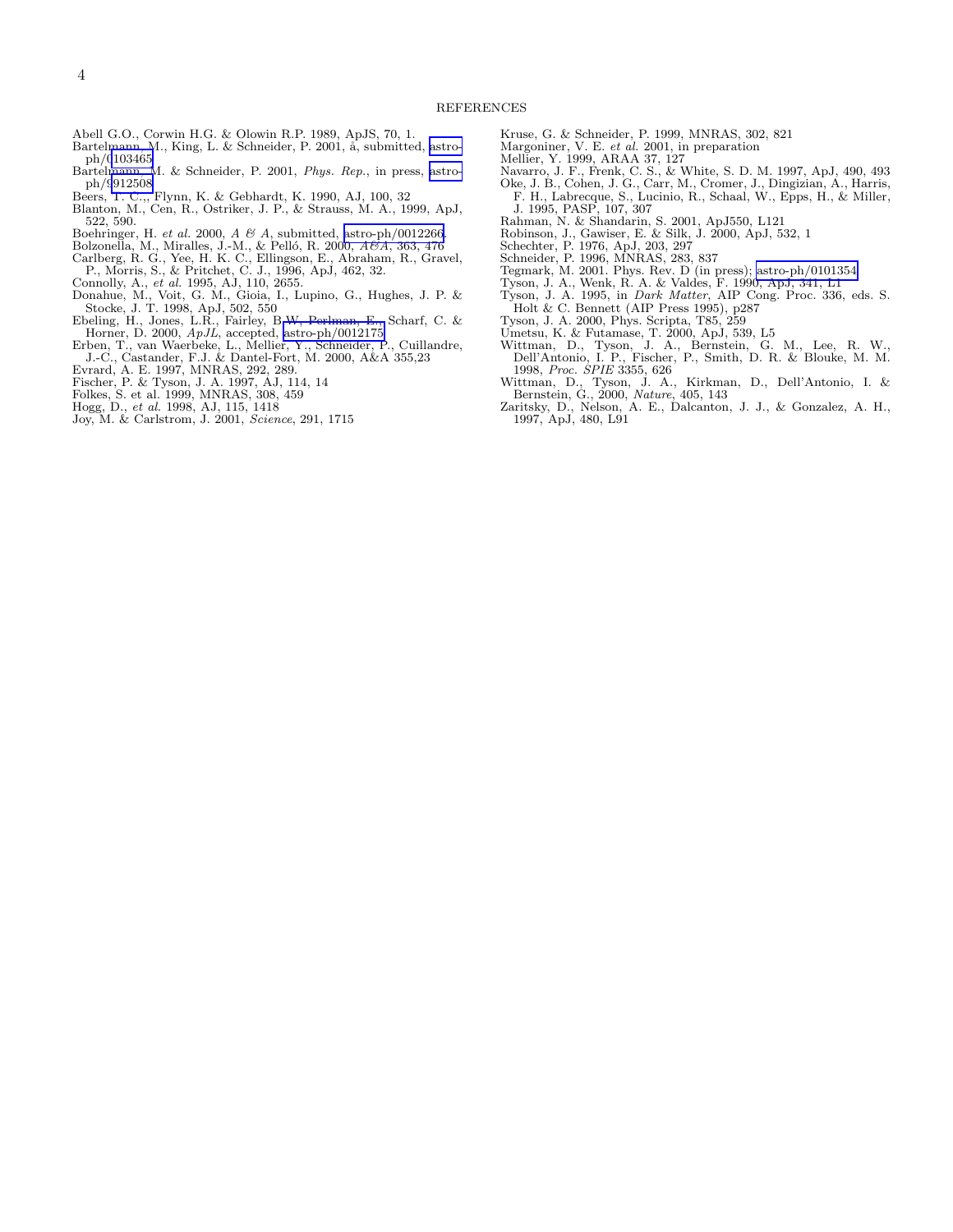

FIG. 1.— Projected mass map, smoothed on a 2' scale, of the 40' field. Higher-density regions are shown darker. Contours are equally spaced in arbitary units (but linear in projected mass density); negative contours are omitted for clarity. One peak, at lower right, stands out at twice the density of any other peak  $(4.5\sigma)$ . This mass overdensity corresponds to a small cluster of galaxies spectroscopically confirmed at  $z=0.276$ . The width of this field at that redshift is 13 Mpc. North is up and east is to the left.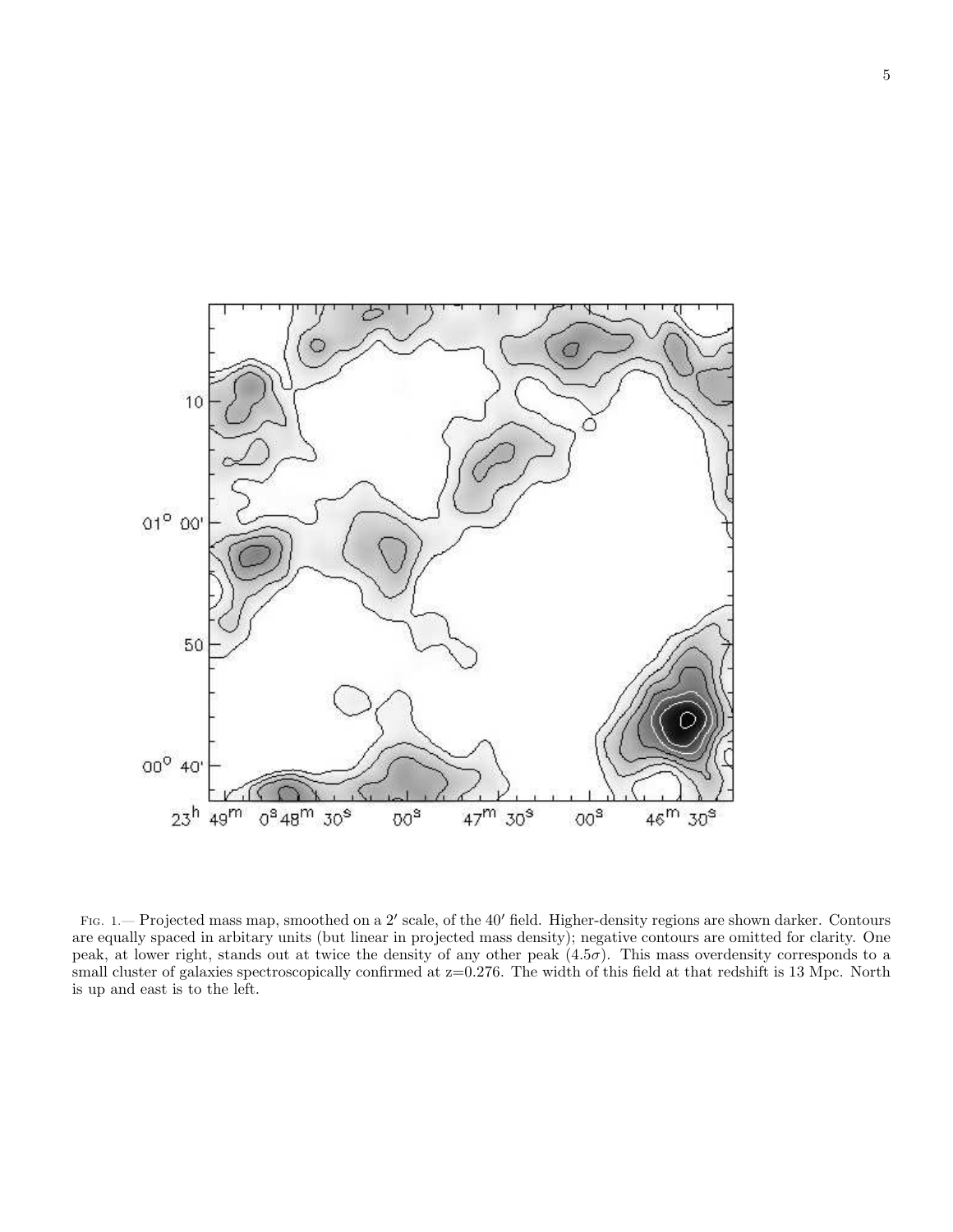

Fig. 2.— Measured shear as a function of source photometric redshift (points). Each point represents the amplitude of a best-fit isothermal shear profile at a fiducial radius of 1 Mpc, with vertical error bars indicating the uncertainty in the fit. The dotted and dashed lines represent the shear expected from lenses at  $z = 0.276$  and  $z = 0.30$ , the spectroscopic and shear-derived redshifts respectively (the different amplitudes reflect slightly different best-fit masses). The horizontal error bars represent the nominal widths of the bins only; the effect of scatter in the photometric redshifts is neglected.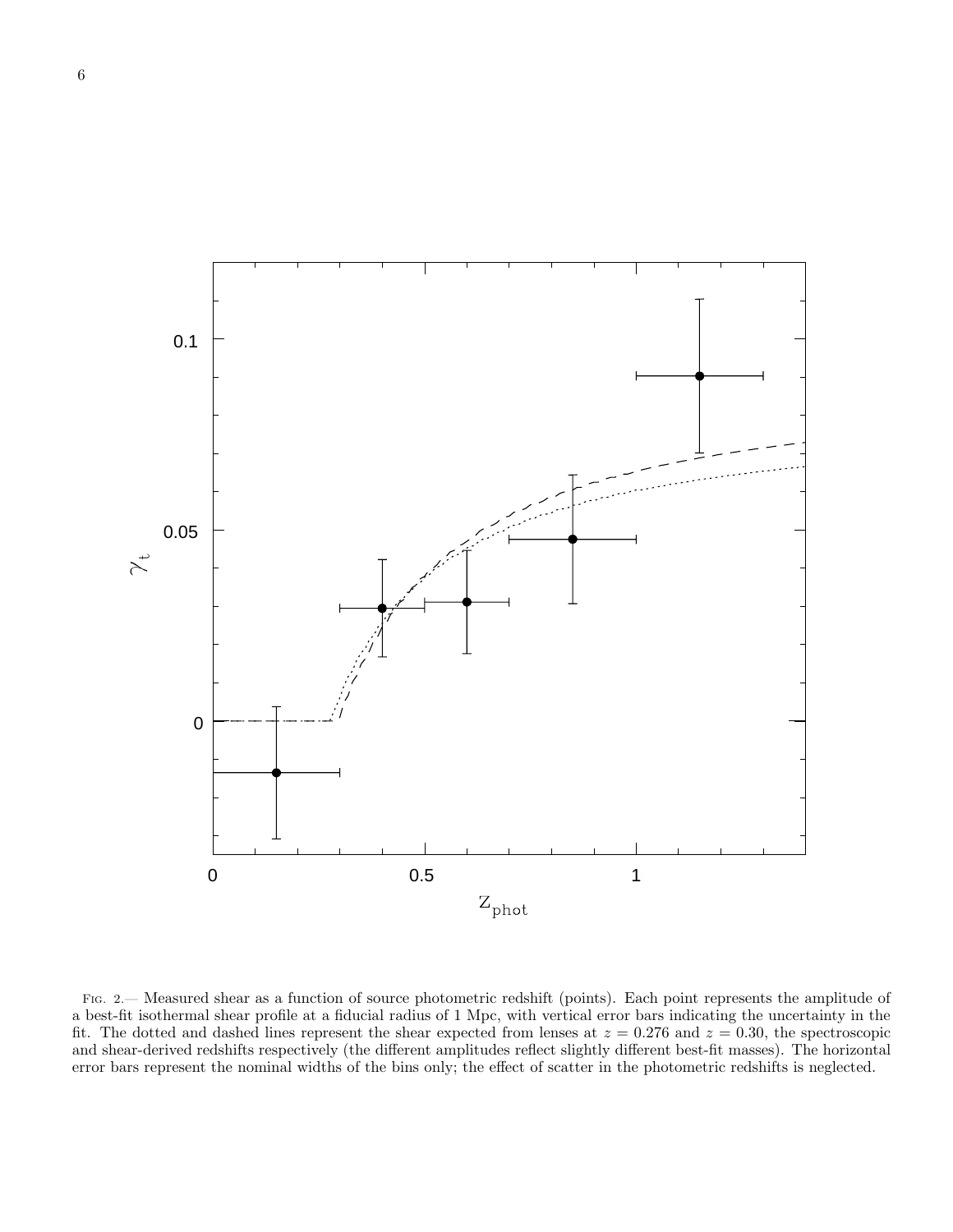

Fig. 3.— Lens redshift probability density function (unnormalized). Solid line: at each putative lens redshift  $z_l$ , we fit a lens mass to  $\gamma_t(z_{\text{phot}})$  (Figure 2) and compute the probability from the  $\chi^2$  for the remaining four degrees of freedom (five data points minus one fit parameter). Dotted line: we repeated the process assuming an NFW profile with  $r_s = 225$  kpc. Either assumption leads to a most probable  $z_l$  within 0.03 of the spectroscopic value.